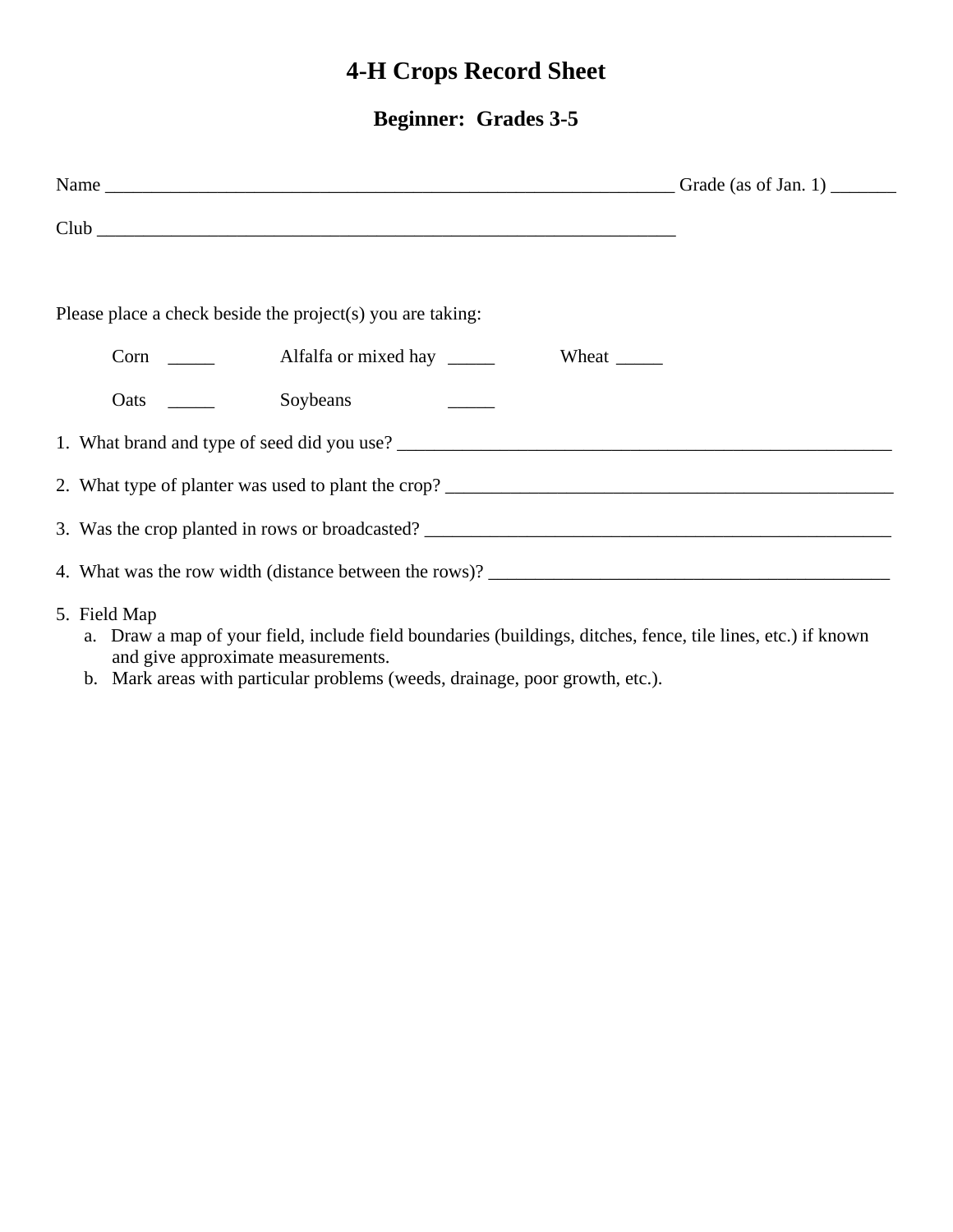#### 6. Safety Management Record

| Tasks:                                                                                                                                                          | <b>Yes</b> | N <sub>0</sub> | Date Completed |
|-----------------------------------------------------------------------------------------------------------------------------------------------------------------|------------|----------------|----------------|
| If you are under 16 and plan to operate hazardous agricultural<br>a.<br>equipment during the coming year, have you enrolled in the<br>4-H Tractor Program?      |            |                |                |
| b. Have all faded or damaged SMV (Slow Moving Vehicle) emblems<br>been replaced on farm equipment used on public highways as<br>required by law?                |            |                |                |
| Are important emergency telephone numbers (fire, doctor, Poison<br>$c_{\cdot}$<br>Control Center, emergency medical) updated and posted near each<br>telephone? |            |                |                |
| d. Have all fire extinguishers on equipment and in buildings been<br>inspected and recharged if necessary?                                                      |            |                |                |
| Have all first aid kits been restocked and readied for use in the<br>e.<br>event of injury?                                                                     |            |                |                |
| 7. Knowledge and Skills Learned                                                                                                                                 |            |                |                |
| List three new things you have learned or skills you have gained from this project.                                                                             |            |                |                |
| a.                                                                                                                                                              |            |                |                |
|                                                                                                                                                                 |            |                |                |
|                                                                                                                                                                 |            |                |                |

b. \_\_\_\_\_\_\_\_\_\_\_\_\_\_\_\_\_\_\_\_\_\_\_\_\_\_\_\_\_\_\_\_\_\_\_\_\_\_\_\_\_\_\_\_\_\_\_\_\_\_\_\_\_\_\_\_\_\_\_\_\_\_\_\_\_\_\_\_\_\_\_\_\_\_\_\_\_\_\_\_\_\_\_\_

\_\_\_\_\_\_\_\_\_\_\_\_\_\_\_\_\_\_\_\_\_\_\_\_\_\_\_\_\_\_\_\_\_\_\_\_\_\_\_\_\_\_\_\_\_\_\_\_\_\_\_\_\_\_\_\_\_\_\_\_\_\_\_\_\_\_\_\_\_\_\_\_\_\_\_\_\_\_\_\_\_\_\_\_

\_\_\_\_\_\_\_\_\_\_\_\_\_\_\_\_\_\_\_\_\_\_\_\_\_\_\_\_\_\_\_\_\_\_\_\_\_\_\_\_\_\_\_\_\_\_\_\_\_\_\_\_\_\_\_\_\_\_\_\_\_\_\_\_\_\_\_\_\_\_\_\_\_\_\_\_\_\_\_\_\_\_\_\_

 $c.$   $\Box$